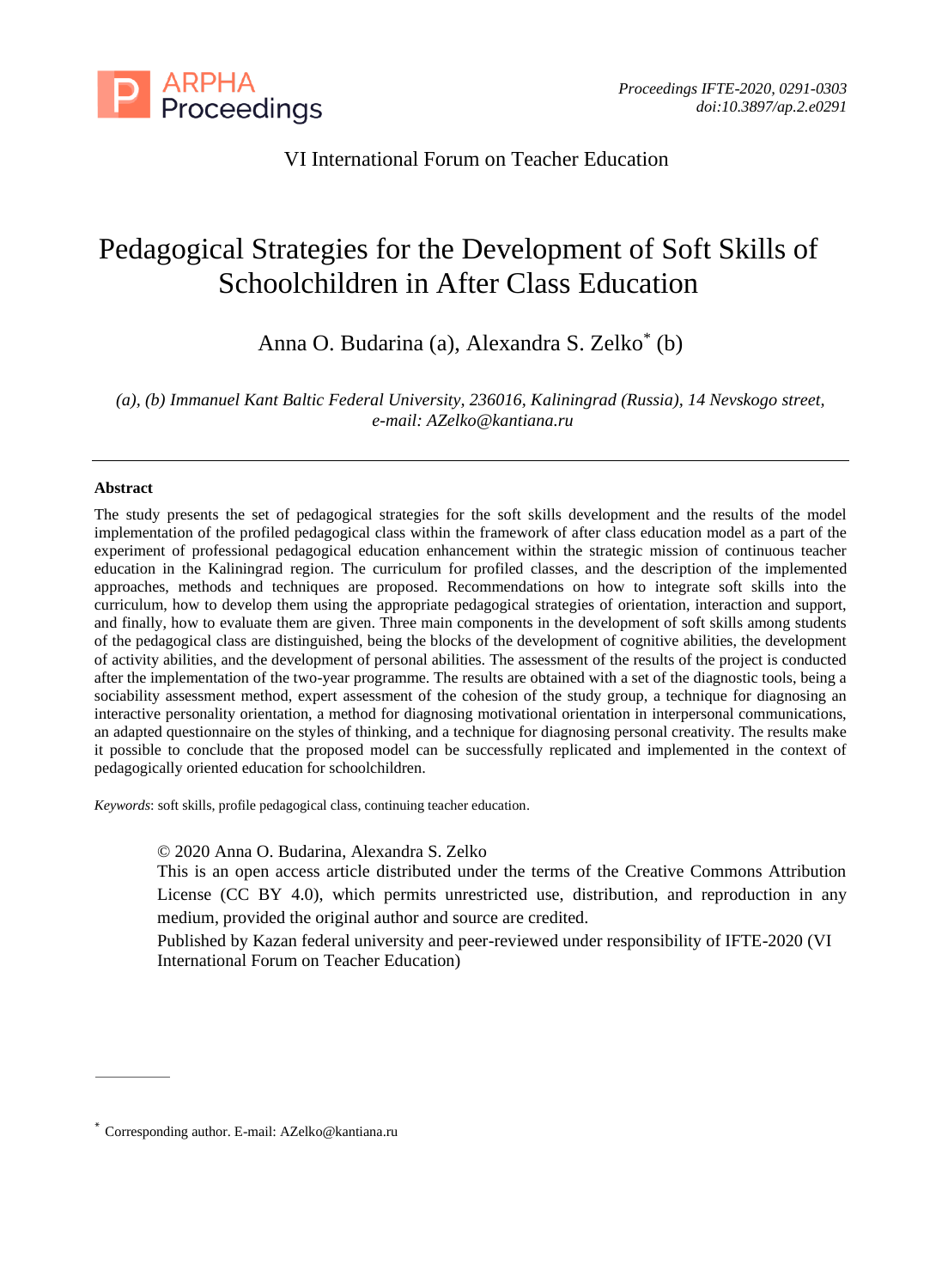#### **Introduction**

Nowadays the demand for teachers who are able to qualitatively and comprehensively develop the personality of each child is more than ever visible. The achievement of the level of pedagogical competence abilities should begin already with the professional pedagogical self-determination indicated by the school graduate. In this regard, the research in the field of designing innovative approaches towards vocational guidance of students to choose the pedagogical areas of training, the development of potential pedagogical inclinations in children, the upbringing of the desire to develop and achieve mastery and success has been updated.

Alongside with the established requirements for educational institutions to acquire knowledge, competences and abilities, employers seek the so-called 'soft' skills of students and graduates. This is expressed in an increasing demand for unconventionally-thinking teachers who are able to respond flexibly to changes in professional environment, who are able to conduct a constructive dialogue, creatively solve pedagogical problems, etc. (Yarkova & Cherkasova, 2016). In this regard, in pre-vocational training, it is necessary to correlate the requirements of employers and professional pedagogical standards with the abilities of future teachers.

Since 2018, the "Distributed pedagogical class Teacher of the Future has been operating at the Institute of Education, I. Kant Baltic Federal University (Kaliningrad) (Budarina et al., 2019). The general goal of designing such classes is to provide vocational guidance for students in grades 10-11 and their introduction to professional culture through an additional (university) part of education with the implementation of an individual curriculum at the request of the student.

The project aims at teaching the basics of the profession, the development of soft skills, understanding the concepts of 'an image of the future' and 'professions of the future'. During the training, high school students master the activities of a volunteer, an assistant counselor and a mentor (Budarina et al., 2018).

According to the results of the project, a 'pending contract' is envisaged, referred to target places in pedagogical areas of training and additional rating points when admitted to the IKBFU on the basis of the acquired training certificate. The main (school) part of the programme is provided by the school. The duration of the programme is 2 years.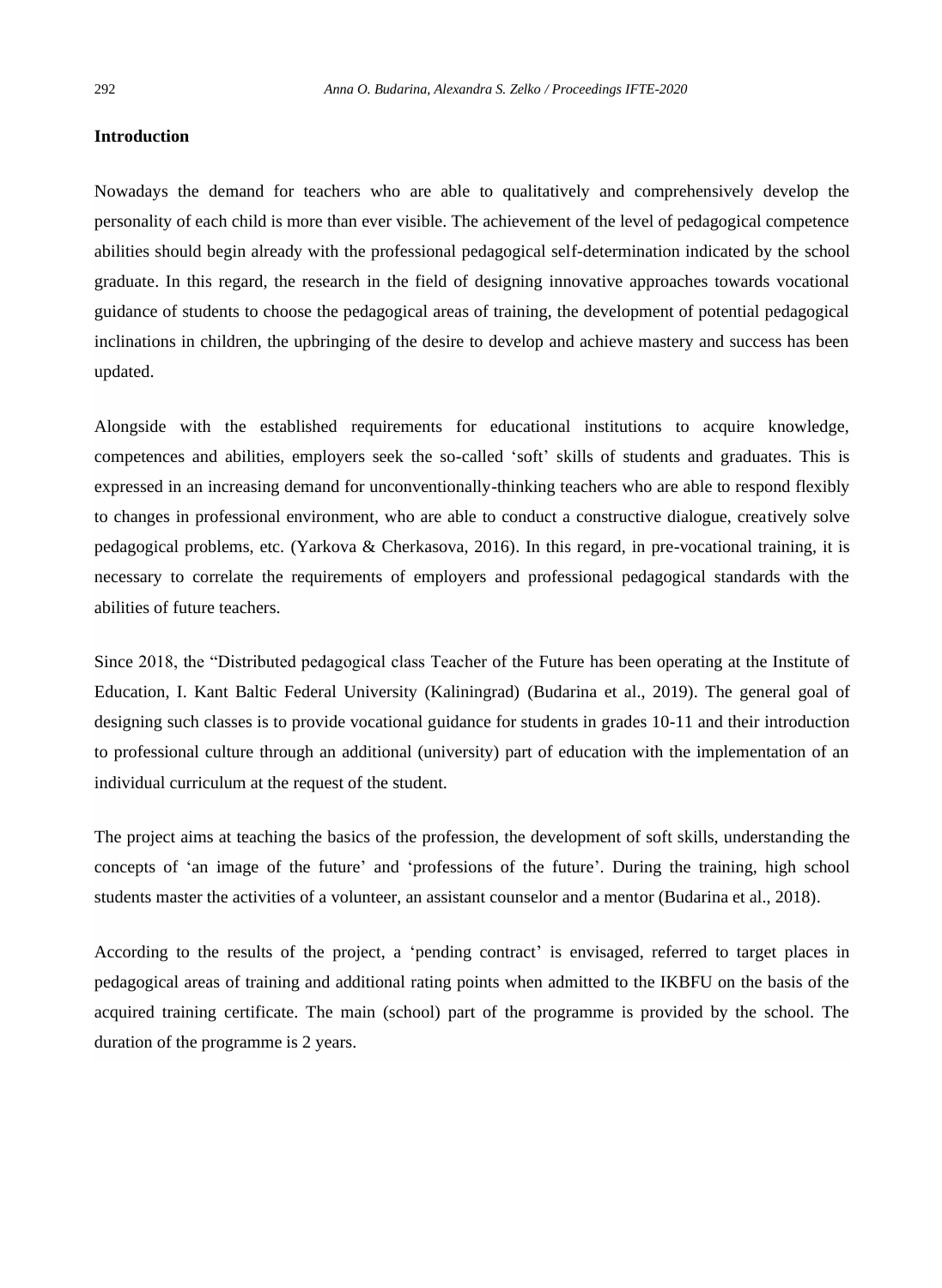#### **Purpose and objectives of study**

In order for contemporary students to be successful in their adulthood, it is necessary within their schooling period to develop competencies of the 21st century such as critical thinking, creativity, communication and cooperation, that will help navigate rich flow of information in an ever-changing world and provide students with life-long learning skills and competences (About 4 Key Competences Tool, n.d.).

The results of the analysis of special literature show that in science today there is no universally accepted and unambiguous meaningful interpretation of the term 'soft skills'. Partnership for 21st Century Skills highlights critical thinking, creativity, communication, and cooperation as an important part of the framework that defines learning in the 21st century (Four Key Competences: Measuring critical thinking, creativity, communication, and cooperation, n.d.; Partnership for 21st Century Skills, n.d.). The need to develop 21st century skills is also recognized in Russia: nowadays federal educational standards of primary and general education state the necessity of acquiring meta-subject and personal results of schoolchildren, which, in essence, reflect some competencies of the 21st century (About 4 Key Competences Tool, n.d.).

However, a number of questions arise: how to integrate soft skills into the curriculum, how to develop them using the appropriate pedagogical strategies, and finally, how to evaluate them?

By pedagogical strategy we mean "skillful leadership, a consciously constructed set of pedagogical actions adequate to the pedagogical goal, carried out sequentially and in stages and deployed through the qualitative selection of pedagogical support: the content of the academic discipline/subject, the flexible use of forms, methods, techniques and tools aimed at implementing a specific strategy" (Yanova & Ignatova, 2011, p. 137). A pedagogical strategy is considered, on the one hand, as an activity in which a goal is highlighted, as a strategic landmark, and the means of achieving it. On the other hand, a pedagogical strategy is a process that takes place over time, representing a set of appropriate actions aimed at achieving a specific result.

As a result of such actions, all subjects of the educational process accept the appropriate values, acquire and update the necessary competencies to achieve the strategic goal and fulfill professionally and personally significant strategic tasks.

Donina (2014) identifies three main pedagogical strategies: orientation, interaction and support. The orientation strategy involves the implementation of a set of educational activities of a familiarization or recommendatory nature, aimed at achieving a specific result by directing students to achieve any goal, assistance in finding guidelines for activities. We can distinguish the following pedagogical methods of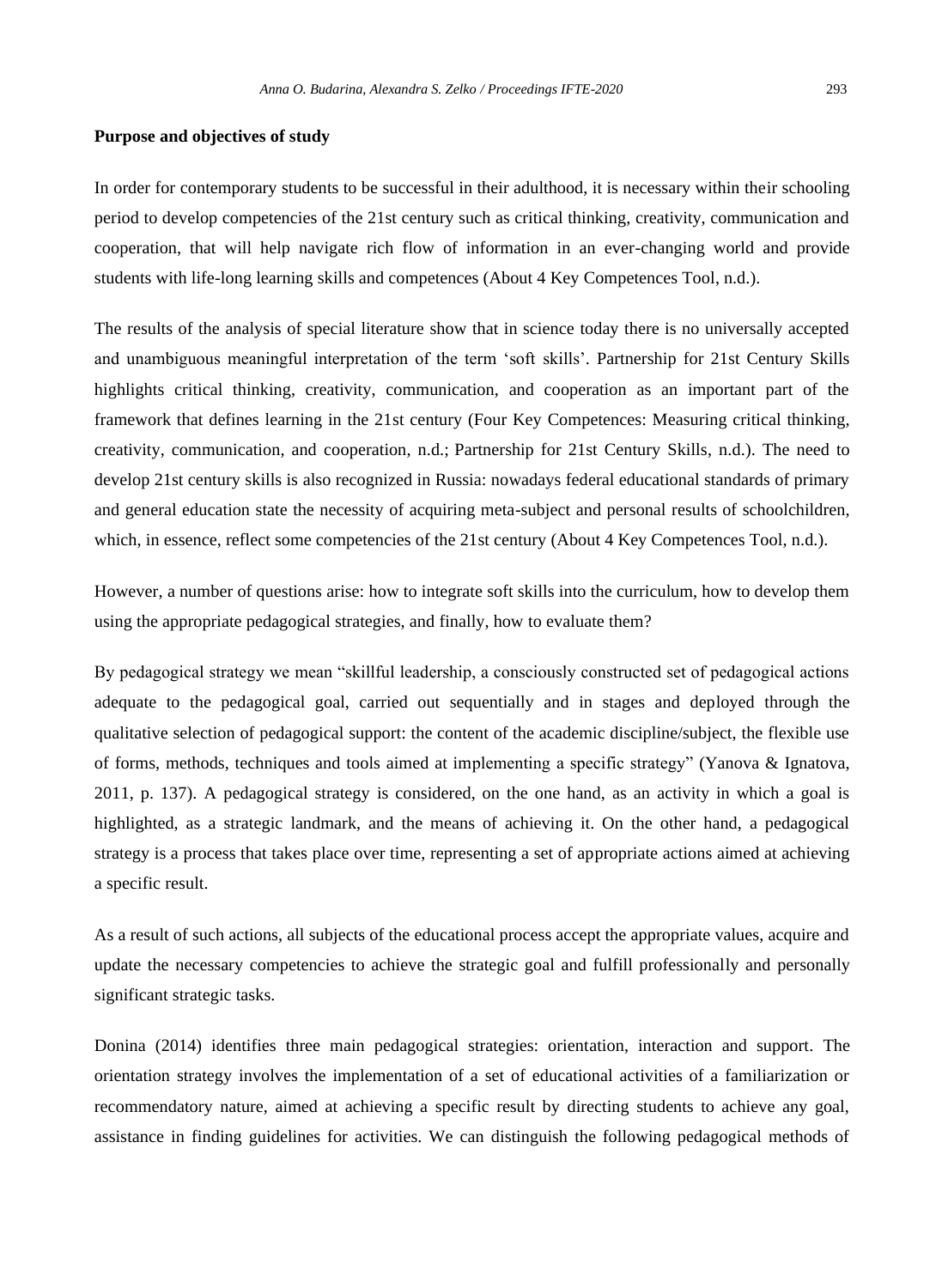orientation: to acquaint, pay attention, guide, support, promote, provide, predetermine, activate, contribute to an adequate assessment, correct, adapt, provide self-education and others (Information Resource Management Association USA, 2020). The interaction strategy is of an active nature and involves the provision of opportunities and the creation of conditions for inclusion in any activity. In our case, this strategy has two interpretations: interaction with a professional community (for example, an association of young teachers), and interaction with a group of strategic partners of a general education organization (for example, Resource Centers on the basis of an educational establishment).

The support strategy reflects the guided side of the human development process in the system of social and pedagogical interaction with other people. In the process of the individualized support, the person is independent in making decisions, which allows to reveal the term 'support' through the creation of conditions for the individual to make decisions in a situation of choice.

The purpose of the research is to determine the basic pedagogical strategies for the development of soft skills among students of a specialized pedagogical class during the educational process and extracurricular and after classes activities.

## **Methodology**

Pedagogical strategies for the development of soft skills of students in the pedagogical class are based on the following provisions:

- understanding of the strategic purpose (mission) of training in a specialized pedagogical class and ensuring the high quality of education as matching the achieved level with the requirements;

- the strategic goal of establishing the competitiveness of students in a distributed pedagogical class and achieving unique competitive advantages that ensure sustainable development in a competitive environment by finding their own unique position;

- tactical objectives aimed at creating a system of pedagogical support for the formation of each subject of the educational process as part of the information and professional environment and the implementation of the relevant organizational and pedagogical conditions;

- the achieved results at the organizational and personal levels.

This allows us to distinguish three main components in the development of soft skills among students of the pedagogical class: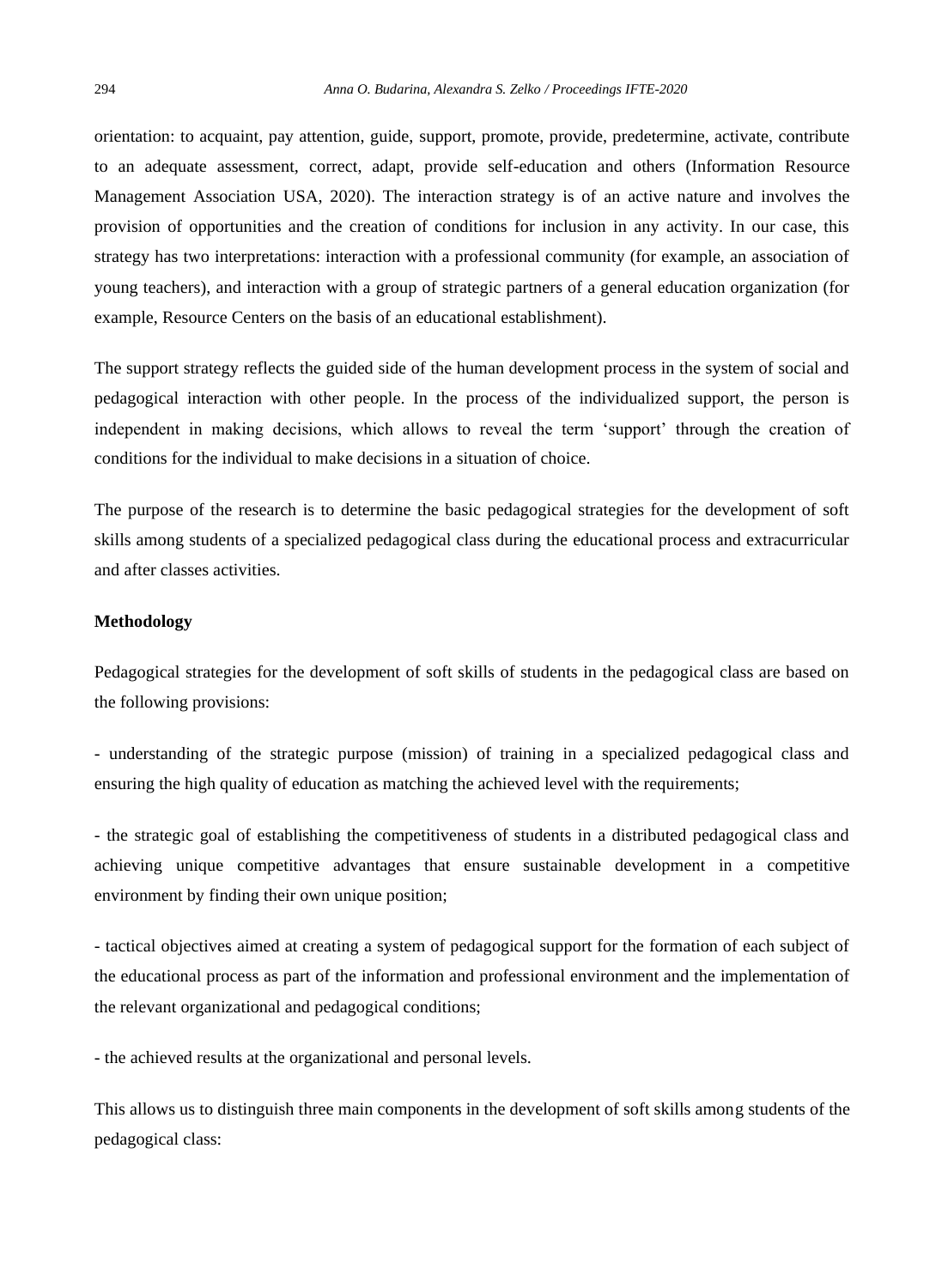1) the block of the development of cognitive abilities: the ability to think critically (the development of the relationships within the paradigms of 'teacher - student', 'student - mentor', etc.); the formation of project thinking (the ability to foresight, goal-setting); development of decision-making skills in time constraints (reaction speed, data processing speed);

2) the block of development of activity abilities, such as leadership qualities, the ability to manage oneself and the audience (organizational abilities, teamwork); the ability to create texts and discourses, the ability to visualize information; ability to interact with other people;

3) a block of the development of personal abilities: the ability to speak publicly (the ability to correctly and clearly express one's thoughts, captivate the audience with the prospect of an interesting and useful work, presenting oneself); communication skills; creativity.

The diagnostic tools proposed for assessing the development of soft skills among students of a specialized pedagogical class have been comprised from the following psychodiagnostic methods: sociability assessment method – Ryakhovsky Test (Karelin, 2005), expert assessment of the cohesion of the study group (Fetiskin et al., 2002), a technique for diagnosing an interactive personality orientation by Shchurkov in a modification of Fetiskin (Fetiskin et al., 2002), a method for diagnosing motivational orientation in interpersonal communications by Ladanov, Urazaeva (Fetiskin et al., 2002), a technique for diagnosing personal creativity by Tunik (Fetiskin et al., 2002), a questionnaire "Styles of Thinking" – an adapted version of the questionnaire by Bramson, Harrison translated and adapted by Alekseev (Psychological laboratory).

Of a special interest to us in the framework of this study have been the results of applying these methods at the end of the school year.

To assess the changes in the methodology where the result was measured by the level of the attribute, the G-criterion was used. The sign criterion G is intended to establish the general direction of the shift of a characteristic under study. It allows one to establish in which direction in the sample as a whole the values of the attribute change during the transition from the first measurement to the second: whether the indicators change in the direction of improvement, increase or gain, or, conversely, in the direction of deterioration, decrease or weakening. The study involved 67 students.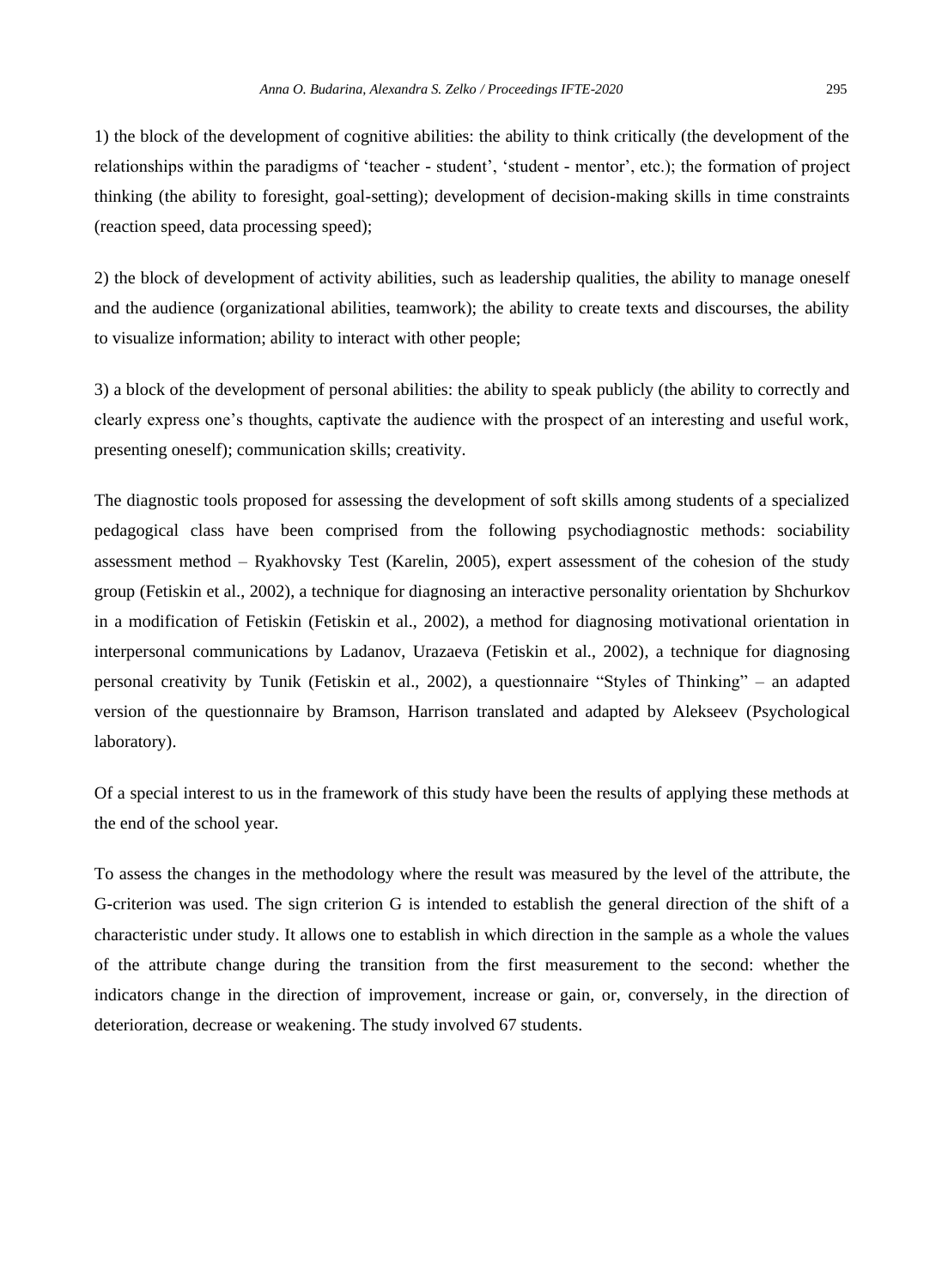#### **Results**

After the implementation of the two-year programme, the following results were obtained. It can be reliably argued that the majority of students in the pedagogical class have increased the level of their sociability (p≤0,05). They have become more inquisitive, more willing to listen to their interlocutor, more patient in communicating with others. We have discovered the fact that in personal contact high school students are disposed to friendly interaction, while in social networks, still not everyone can steadily promote their attitude and defend their point of view.

During this period, the level of group cohesion has significantly increased from medium to high ( $p \leq 0,05$ ). In such a team, the personality of each student is appreciated and respected, they not only carry out active significant activities within the class, but also have a positive impact on others. It should be noted, however, that from the very beginning of the training period, the students didn't get divided into separate groups according to their sympathies, common interests, etc.

By the method of diagnosing an interactive personality orientation, one can detect a tendency to the increase of answers on the scale of 'Orientation to Interaction', and the decrease on the scale of 'Marginal Orientation'. The orientation to interaction and cooperation with other people is associated with the need to maintain constructive relationships with the members of a small group, empathy and interest in joint activities. As a rule, a high level on this scale corresponds to optimal socialization and adaptation. Marginal orientation is expressed in a tendency to be conditioned by circumstances and impulsive behavior. This group of people is characterized by manifestations of infantilism, uncontrollability of actions, and imitation. Orientation to personal interests, which is associated with the predominance of motives for one's own wellbeing, has not changed in general.

The results of the diagnostic methodology for motivational orientation in interpersonal communications were poorly differentiated. From the scales 'Orientation to partner acceptance', 'Orientation to the adequacy of perception and understanding of the partner', 'Orientation to compromise', it was not possible to single out the dominant in the responses of adolescents. We can only talk about the tendency towards the increase of the overall level of results.

Of the styles of thinking, the pragmatic style is least prominent, both at the beginning and at the end of the programme. The dynamics are visible in the increase in the number of students who have acquired a more pronounced analytical and synthetic thinking styles.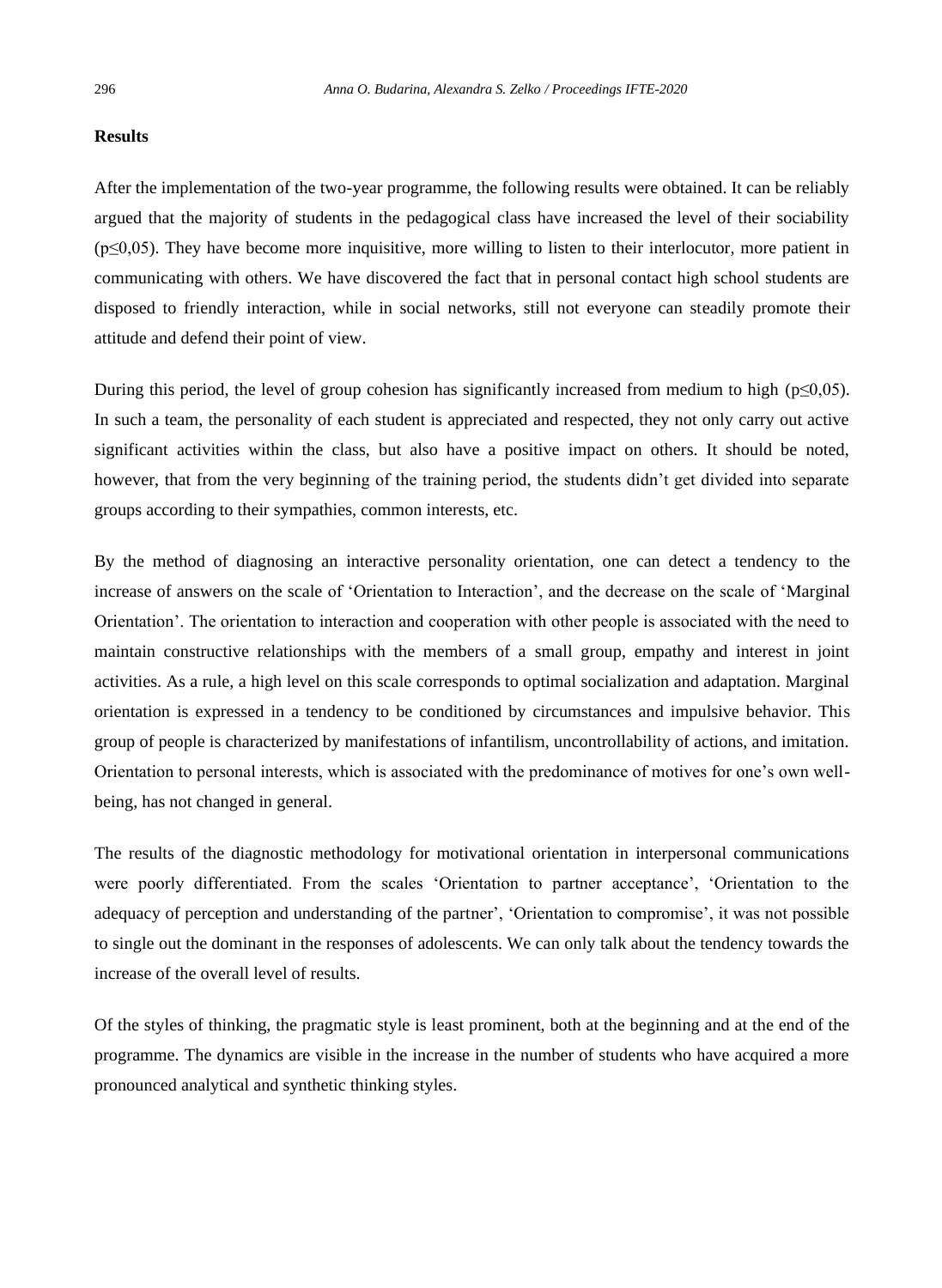The level of personal creativity has increased slightly in the group, although not enough for a reliable assessment. This indicator is well manifested within the project work during the first and second years of study. The projects implemented at the end of the training programme are much more thoughtful, meaningful, and original.

The data obtained allow us to conclude that the programme can contribute to the development of soft skills of students in the pedagogical class. In addition, such training can correct the vivid manifestations of adolescence using the pedagogical strategies described in this paper.

The development of soft skills has been introduced by us into the educational programme and the manuals. For students we have designed a Workbook 'The Teacher of the Future', which they complete in the learning process (Budarina et al., 2018). The specifics of the implemented programme is as follows. The obligatory elements are training sessions, teacher training workshops, teacher practice and extracurricular/ after class activities.

During the training sessions such forms as frontal, group, paired and individual forms of work, and the collective activity of students are implemented. The programme provides for the independent work of schoolchildren: writing reports, essays, creative works, performing independent practical and research work on pedagogy and pedagogical design.

A pedagogical workshop within the framework of the course study provides for forms of work in which high school students receive basic information about professional pedagogical activities, sample elements of educational activity, develop specific pedagogical skills, and determine the willingness to perform professional tests.

An obligatory part of the training is teaching practice. Pedagogical practice holds one of the leading places in the system of vocational guidance training in the pedagogical class. The purpose of pedagogical practice is the identification by senior pupils of their pedagogical abilities, the acquisition of initial experience in pedagogical activity, the deepening of theoretical knowledge and their application in solving specific pedagogical problems.

Within the period of pedagogical practice the students carry out some activities of the assistant camp counselor, starting with a general acquaintance with the educational process, observing and analyzing the information received, complete complex and responsible tasks, organize and conduct events.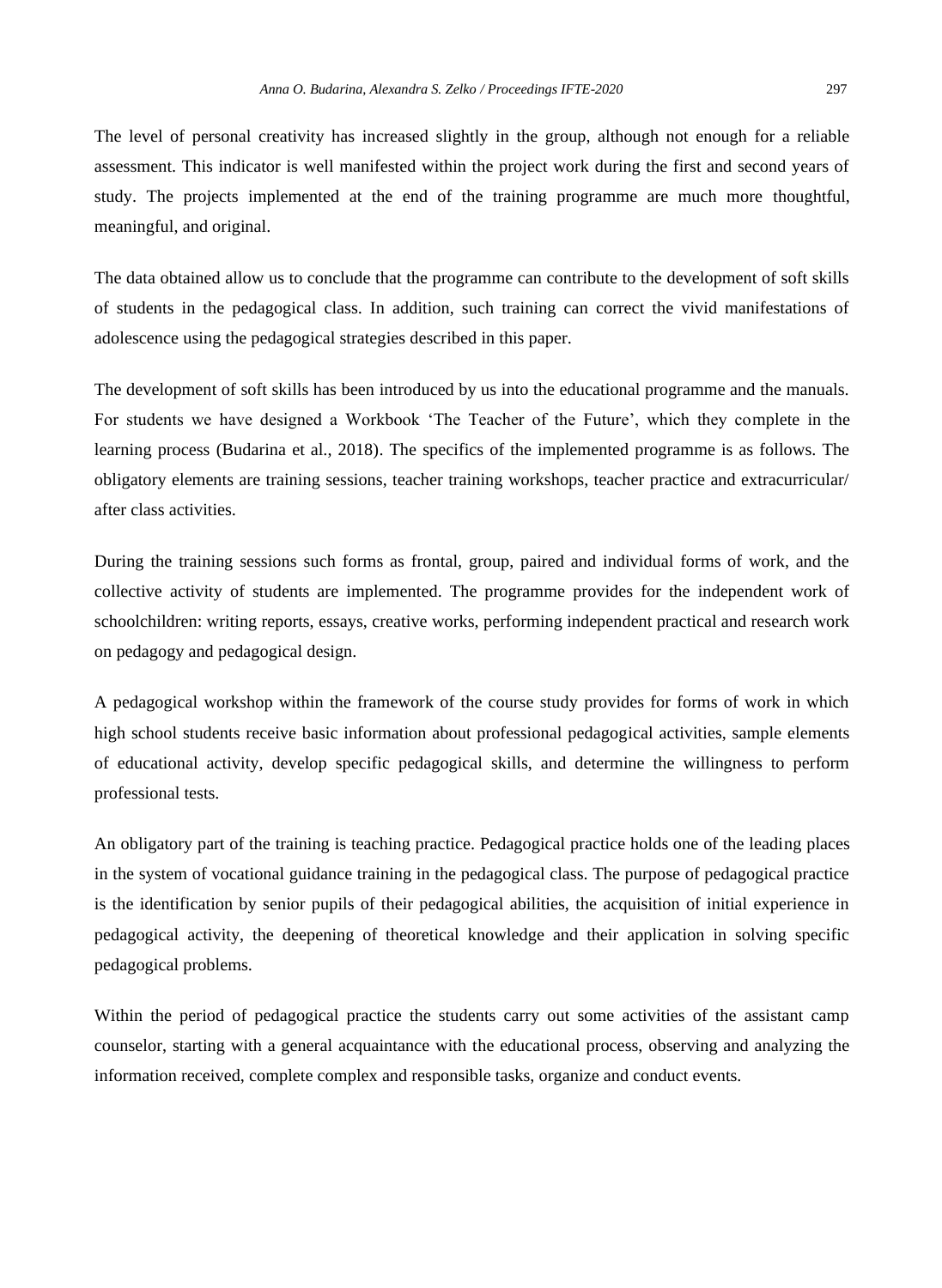Teaching practice also includes volunteering, which has a special role within the programme. The year of 2018 was declared the Year of the Volunteer in Russia. Spending the year of the volunteer was due to the recognition of services to society and the evaluation of the significant contribution of volunteers to the development of the country. Students who have completed volunteer practice get their own volunteer identification with the corresponding certificates, which they get as young people complete volunteer projects or as a result of their volunteer activity (Budarina & Zelko, 2018).

Since the programme lasts two years, students of the second year of study learn another important role for the development of soft skills being the role of mentors for students of the first year of study. An interesting observation was obtained by us and described in a previous study: if previously mentors usually used to be people with experience and knowledge and of much older age, today the fact that the age of a mentor is not critical is generally recognized. In addition, there is a stance that mentors who have a small age difference with their subjects communicate better and find an approach to them more quickly (Zelko, 2018). In addition, we can assume that it is the change of the position from passive to active that critically affects the development of soft skills.

The actualization of the role of soft skills, therefore, should lead to the establishment of the degree of their understanding and mastering by students, as well as the determination of the main areas of development as in the educational process, including the special structure of our programme, which includes extracurricular activities.

The development of soft skills, therefore, involves the consistent study of situations that stimulate the student to make independent decisions, to rely on their own choices, for which they are ready to bear responsibility.

During the training, high school students get acquainted with the basics of pedagogical activity at the theoretical and practical levels, acquire the necessary knowledge, skills and competences of the teacher's profession, and are able to become autonomous in developing pedagogical abilities and organizational skills further on. Therefore, it is important to note that in a specialized pedagogical class the priority issues shift from the development of a certain system of knowledge, skills to the development of those soft skills that will help schoolchildren become full-fledged specialists, ready for successful life in modern society.

The educational programme of the pedagogical class ends with the presentation of a group project in the framework of the international scientific-practical conference (sections 'An Academic Day of Pedagogical Science and Practice', 'A Fair of Youth Projects'), followed by the issue of a certificate of training. The designated set of soft skills can be defined as the 'area of responsibility' of training. However, as noted above, extracurricular educational work also has great potential in their development.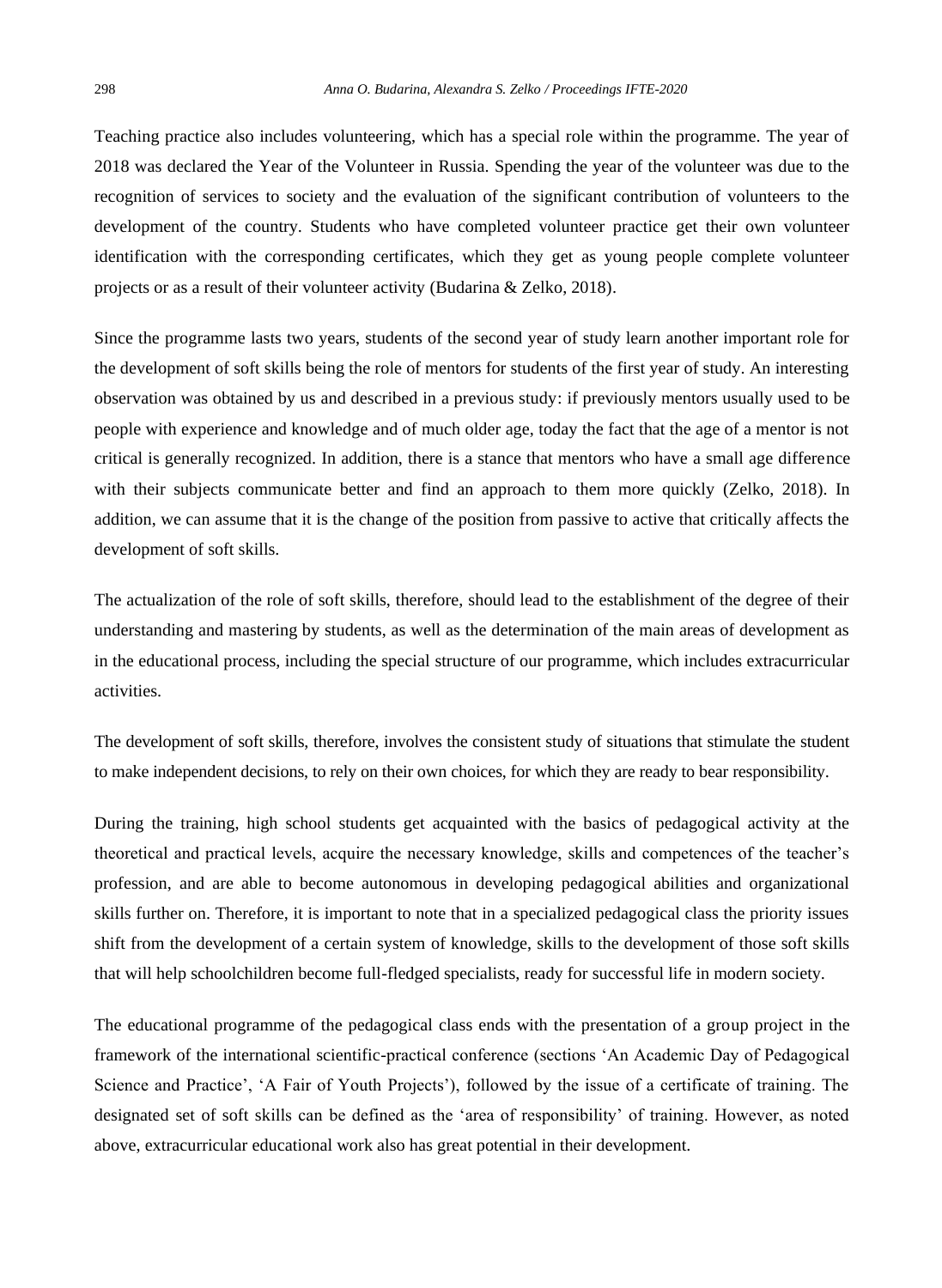Monitoring the quality of mastering the content of the educational programme can be organized in various ways: a rating system for assessing student achievement, monitoring the level of activity in the classroom, interviews of students and their parents, expert assessments of teachers, the analysis of student work, testing, and using the portfolio method.

#### **Discussions**

As a result of the study, we have come to the understanding that evaluating the results of the development of soft skills among students of a specialized pedagogical class using appropriate pedagogical strategies is implemented according to three indicators: tasks, support and resources at three levels: communication with the outside world, self-determination, reflection.

At the level of communication with the outside world, the tasks of teaching are set by the faculty. They are connected with the real world and are based on interaction.

Support at the level of communication with the real world includes various projects for selection, analysis of the student's profile, their skills and interests in order to help form a team.

Resources in this case are involved in the field of online (server space for placing projects and documentation, prospects and requests).

At the level of self-determination, the tasks allow students to make their own decisions within the framework of a specific project (roles, responsibilities, timing, etc.).

Within the framework of support at the level of self-determination, it is indicated by academic and consulting support from teachers and mentors.

The resource block ends up with a weekly review of tasks that are necessary to be finalized, work in social networks, the Trello application.

At the level of reflection, the tasks are associated with its promotion and fixing; the support is associated with the mechanisms that allow for feedback, peer-assessment, and forum format. Resources can help students learn about their own achievements, as well as the achievements of their peers who are also engaged to the maximum degree.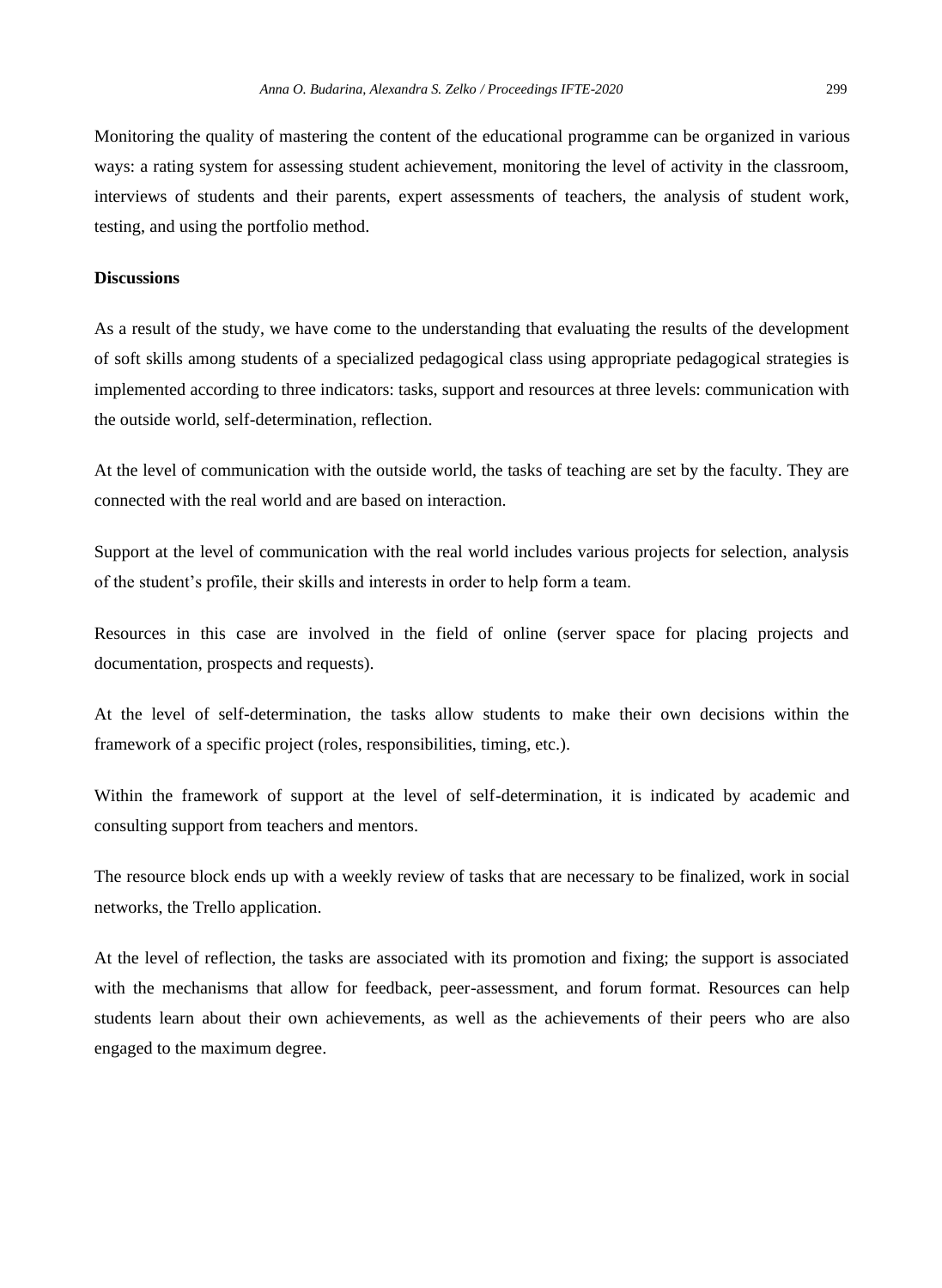## **Conclusion**

In conclusion, it is important to note that the following ideas are based on the functioning of the mechanisms for integrating soft skills into the educational process of the profile pedagogical class:

1. Immersion of students in quasi-professional and professional activities. It is implemented through the fulfillment by schoolchildren of various roles, recreating the objective and social content of their future professional activity. The student in the team performs quasi-professional activity that carries the features of both educational and future professional activities.

2. Implementation of practice-oriented training. In a specialized pedagogical class, this is a key element in the development of soft skills.

3. Using the case study method being a learning technique that uses a description of real situations. Cases are based on real factual material, or are close to the real situation. Students investigate the situation, understand the essence of the problems, propose possible solutions and choose the best of them.

4. Application of the project approach as the basis of the educational programme. It combines system and process approaches for the analysis and management of projects being unique sets of processes. It is one of the forms of reporting on learning outcomes.

5. The whole learning process is driven by reflective practices. It is aimed at the formation of new views of students, which are productive for the activities of attitudes, changing self-esteem, and team building. The main objectives of reflection are to teach the ways of establishing contact in various situations, to communicate in tense and conflict situations; to expand the range of creative opportunities; to increase emotional stability and reduce tension and self-doubt; to intensify the process of self-knowledge and selfactualization on the personal level.

6. The use of distance learning is a method of communication between the teacher and students using modern telecommunications, and a flipped classroom approach, which allow to ensure maximum availability of the proposed mechanism for the integration of professional and soft competencies. This is an important point, since project work requires schoolchildren and tutors to be constantly involved in the process, which, however, is not always physically possible.

The designed programme for the profile pedagogical class is characterized by integration and combines the following substantive components and organizational features: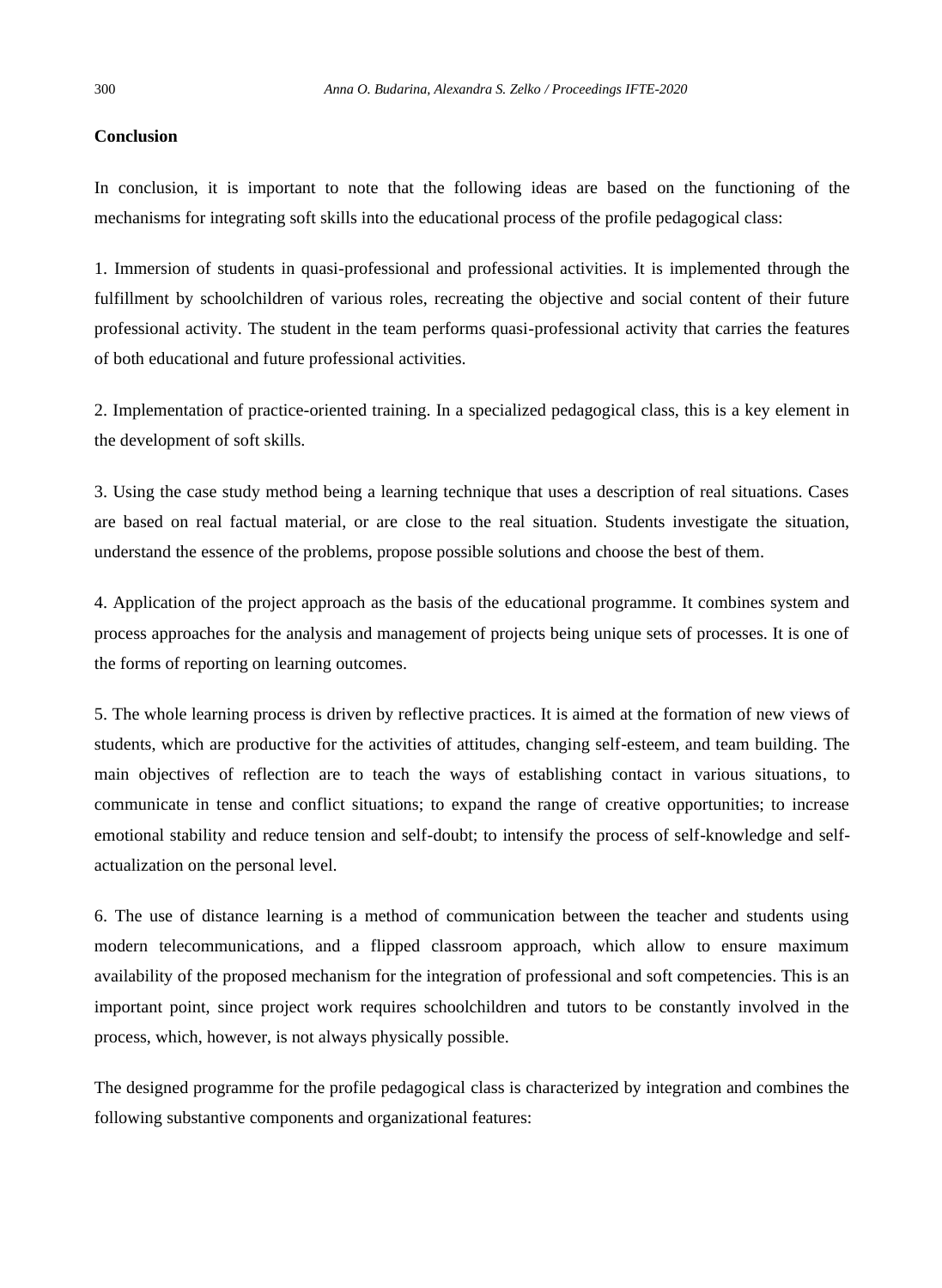- integration of the programme, including educational and social events;

- the educational area combines training in the most popular disciplines for successful admission to pedagogical institutions (the Russian language, Mathematics, Social Studies), and substantial immersion in the humanitarian cultural development, as well as the pedagogical block (Psychology, Introduction into Counseling Activities, the Basics of Volunteering, the Basics of Socio-Pedagogical Project Work);

- teachers - this is the faculty of the Institute of Education, IKBFU, being highly professional masters of their craft and carriers of pedagogical culture;

- educational practices are a unique set of regional, national and international events, projects created for university students and students of the pedagogical class;

- Resource Centers based on the gymnasiums and lyceums of the region are key partners of specialized pedagogical classes;

- the first assistants and curators of students in the pedagogical class are mentors from among university students and schoolchildren.

This means that the following skills of schoolchildren testify to the development of soft skills:

- perform complex and original tasks, distribute roles in the team, carry out joint planning;

- follow an individual educational path corresponding to the interests and qualities of each student;

- learn to use their competencies and knowledge for the independent assimilation of newly acquired knowledge, the search for new information;

- apply accessible modern technologies in the learning process;

- receive and provide support from mentors, discuss their successes and failures with them, plan their own educational route.

Thus, the development of soft skills of schoolchildren in a specialized pedagogical class can be successful if: they are integrated into the educational process, they are developed using the appropriate pedagogical strategies, and the level of their development can be assessed. The development of soft skills with the help of pedagogical strategies is possible in three dimensions: through the learning tasks, through the support of learning, and taking into account available resources.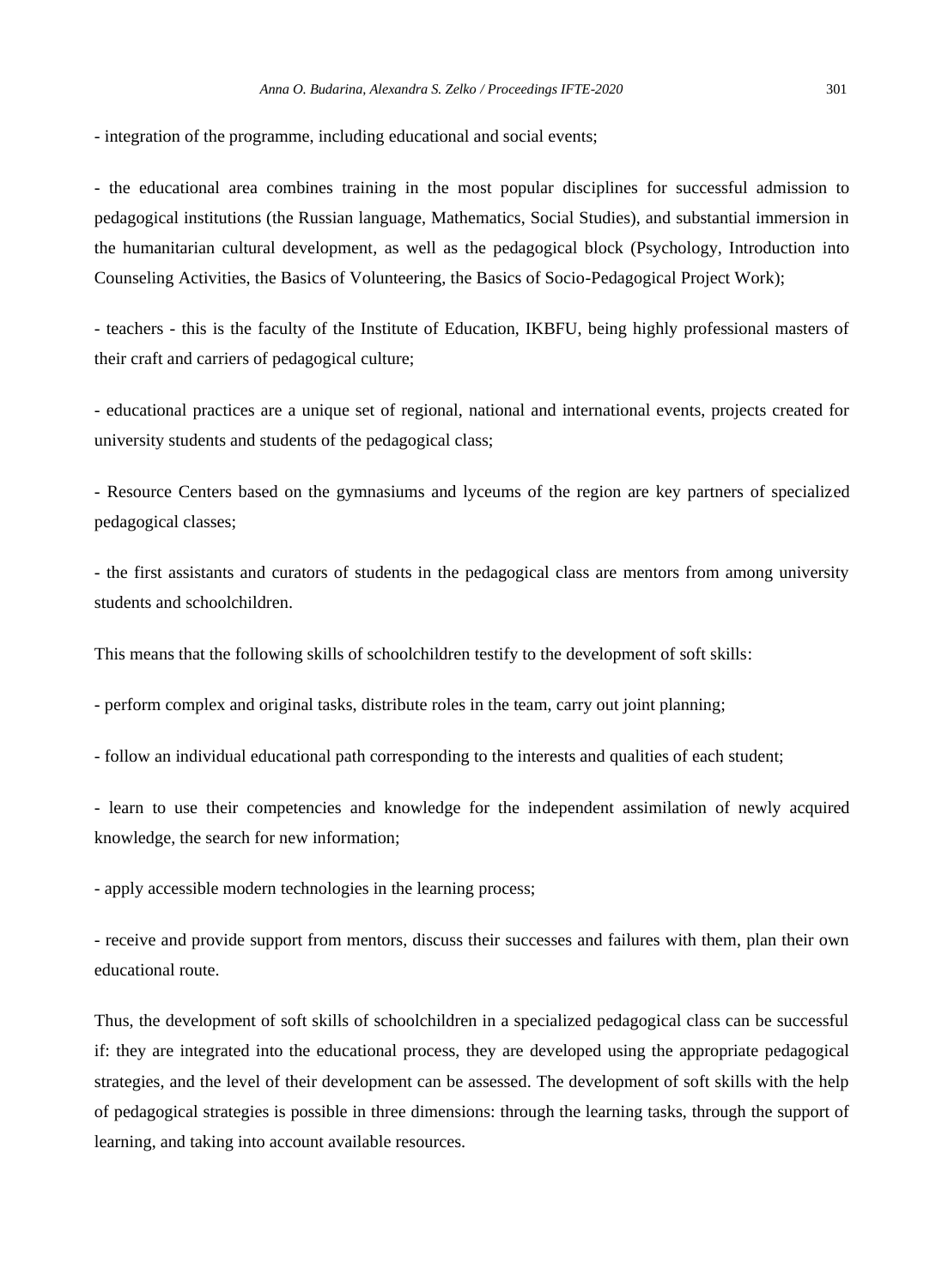As the expected result of the programme, we assume the creation of a positively oriented pedagogical community of students with pedagogically supported experience of pre-professional adaptation, individualization, personalization, familiarization with the pedagogical culture. In parallel with this, a segment of the pedagogical community emerge, being focused on the conscious fulfillment of the mission of educating pedagogical professional self-determination among students and further axiological activity in this direction. It is also planned to develop the general pedagogical potential of all the institutions of the educational system, the formation of the experience of social responsibility for the education of future teachers. All this will contribute to the development of soft skills, which will be in great demand in further studies in higher education and in life.

Complexes of measures of pre-university vocational guidance for schoolchildren, no doubt, fulfill the most important propaedeutic function, designed to contribute to conditioning professional self-identification of the senior pupil's personality.

## **Recommendations**

Further research is aimed at clarifying the set of competencies that are part of the soft skills structure, as well as finalizing diagnostic tools that make it possible to draw up a student's profile based on diagnostics to determine the further educational route at the Institute of Education, IKBFU.

## **References**

- *About 4 Key Competences Tool* (n.d.). Retrieved February 20, 2020, from <https://ioe.hse.ru/monitoring/4k/monitoring>
- Budarina, A. O., & Zelko, A. S. (2018). Management of social projects in higher educations: setting objectives for implementing educational activities. *The European Proceedings Social & Behavioural Sciences EpSBS, XLV*, 1-7.
- Budarina, A. O., Zelko, A. S., & Mishurovskaya, T. P. (2019). The Implementation of the profiled pedagogical class model in the framework of continuous teacher education. In *"New Silk Road: Business Cooperation and Prospective of Economic Development" (NSRBCPED 2019)* (pp. 773- 776). Atlantis Press.
- Budarina, A. O., Zelko, A. S., & Parakhina, O. V. (2018). *Teacher of the future: Workbook. Part one*. Kaliningrad: IKBFU Publishing House.